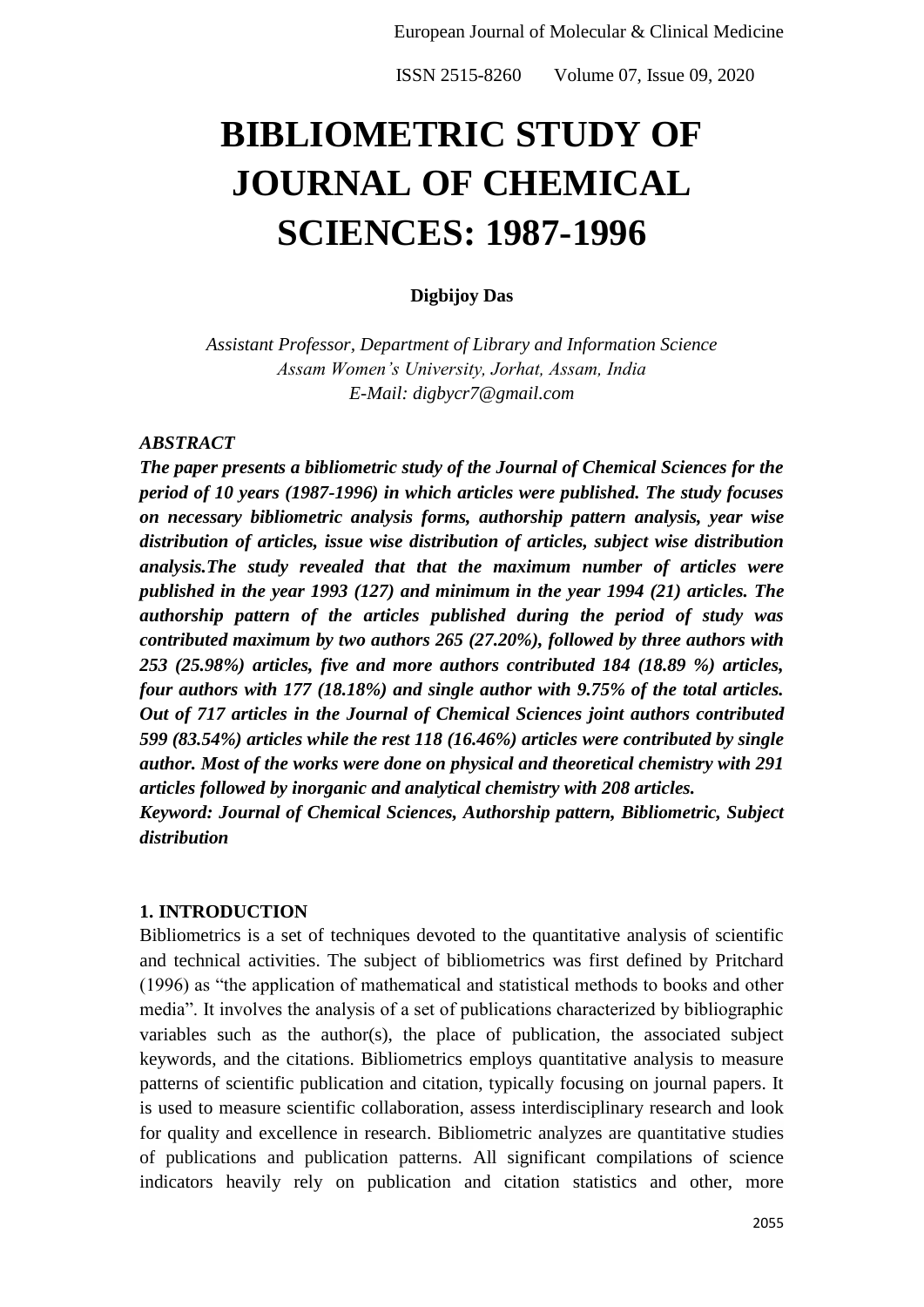sophisticated bibliometric techniques. The aim of bibliometric studies was to measure national research performance in the international context or to describe the development of a science field with the help of bibliometric means. Today, bibliometrics is one of the rare truly interdisciplinary research fields extended to almost all scientific fields. Bibliometric methodology comprises from mathematics, social sciences, natural sciences, engineering and even life sciences.

#### **JOURNAL OF CHEMICAL SCIENCES**

The Indian Academy of Sciences was founded and registered as a society in 1934 with the aim of promoting the progress and upholding the cause of science, in both pure and applied branches. It strives to meet its objectives through promotion of original research and dissemination of scientific knowledge to the community via meetings, discussions, seminars, symposia and publications. The Academy was founded in 1934 by Professor C. V. Raman (Nobel Laureate). Publication of scientific journals has been a major activity of the Academy since its formation in 1934 and the Proceedings of the Indian Academy of Sciences Part A and Part B began publication that very year. The Academy today publishes 12 journals, several of which grew out of the original Proceedings.

The Journal of Chemical Sciences is a bimonthly peer-viewed scientific journal that publishes original articles and rapid communications by Indian and other researchers, spanning topics in the chemical sciences. It was originally part of the Proceedings of the Indian Academy of Sciences – Section A, founded by the Nobel Laureate Professor C.V. Raman in 1934. the journal evolved into an independent journal titled ‗Proceedings – Chemical Sciences' in 1978. It was renamed as Journal of Chemical Sciences in the year 2004. A significant feature is its special issues, brought out from time to time, devoted to conference symposia/proceedings in frontier areas of the subject, held not only in India but also in other countries. Journal of Chemical Sciences is now distributed in print outside India and online worldwide by Springer, co-publisher of the journal. The frequency of the journal is given below:

2020: One volume per year

2015 – 2019 — 12 issues per year 1978 – 2014 — 6 issues per year

## **2. LITERATURE REVIEW**

Verma, M. K., Devi, K. K. & Brahma, K. conducted a bibliometric study of the DESIDOC Journal of Library & Information Technology (DJLIT) for the period of 12 years (2005-2016) in which 553 articles were published. The study examined the various bibliometric parameters such as authorship pattern of articles & references, geographical distribution, major contributions from prolific author, state wise contribution of articles and number of references. The study revealed that India contributed highest publications with 88.95%. The Authorship Pattern of Articles for the study period was contributed maximum by two authors with 41.41%, followed by Single author with 36.88%and three authors with 15.18%. B.M. Gupta from India contributed the highest number of articles with17.98%, followed by Chennupati K.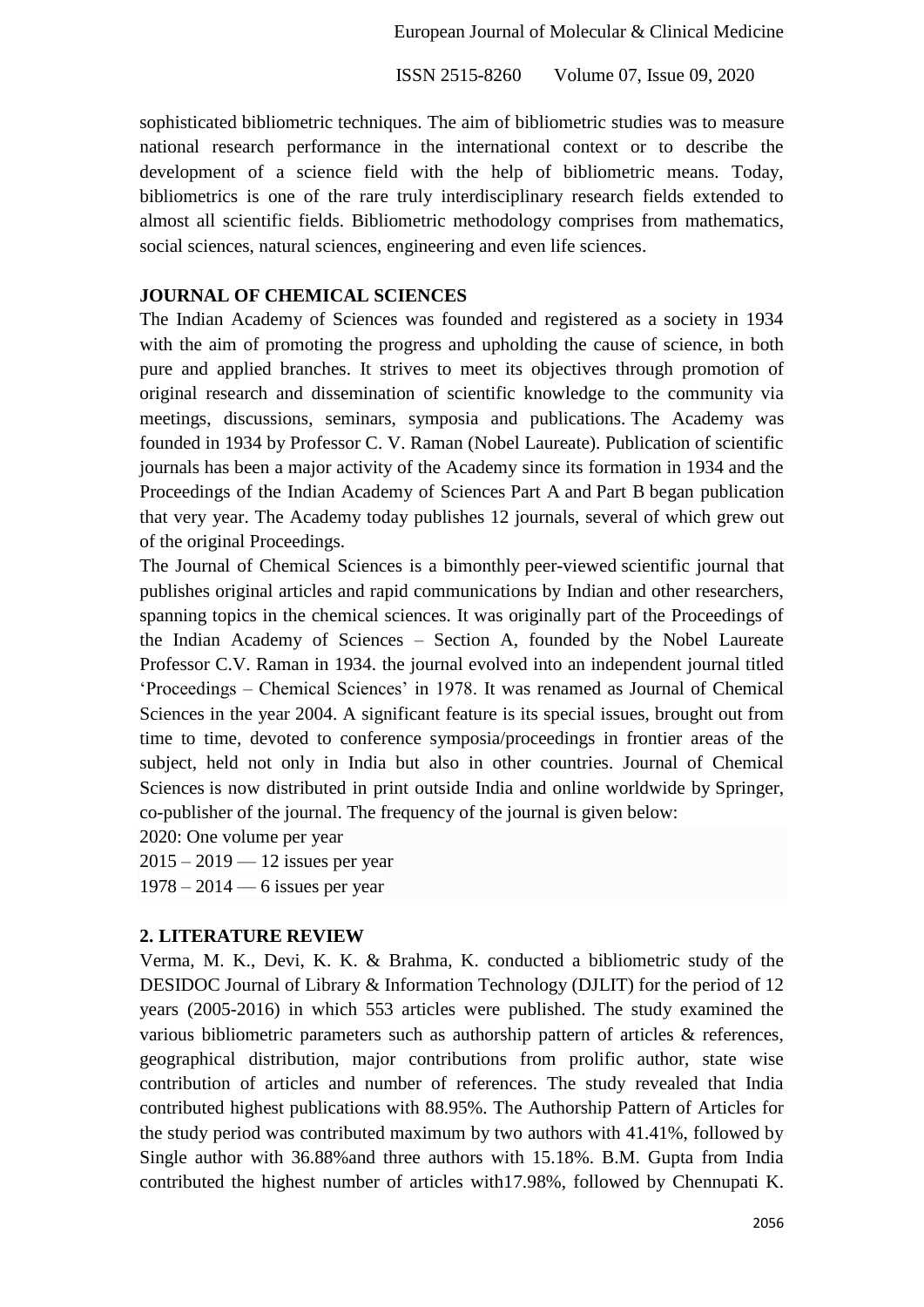Ramaiah (9.35%) and S.M. Dhawan (7.19%). New Delhi (23.44%) emerged at top most position with maximum number of contributions, which is followed by Karnataka (12.75%) and Maharashtra (10.86%). More than 63.11% articles published in the DJLIT were on co-authorship pattern.

Juan José Prieto-Gutiérrez & Francisco Segado-Boj conducted a thorough bibliometric analysis of research published in Annals of Library and Information Studies (ALIS), an India-based journal, for the period 2011–2017. Specifically, it compares this journal's trends with those of other library and information science (LIS) journals from the same geographical area (India, and Asia as a whole) and with the 10 highest-rated LIS journals worldwide. The source of the data used was the multidisciplinary database Scopus. To perform this comparison, ALIS' production was analyzed in order to identify authorship patterns; for example, authors' countries of residence, co-authorship trends, and collaboration networks. Research topics were identified through keyword analysis, while performance was measured by examining the number of citations articles received. This study provides substantial information. The research lines detected through examining the keywords in ALIS articles were determined to be similar to those for the top LIS journals in both Asia and worldwide. Specifically, ALIS authors are focusing on metrics, bibliometrics, and social networking, which follows global trends. Notably, however, collaboration among Asia-based journals was found to be lower than that in the top-indexed journals in the LIS field, showing lesser internationalization. The results obtained present a roadmap for expanding the research in this field.

Garg & Bebi conducted a citation study of a number of articles published in Annals of Library and Information Studies (ALIS) and DESIDOC Journal of Journal of Library and Information Technology (DJLIT) from the period 2010-2013 and found that the average number of articles published in DJLIT are more than the articles published in ALIS during the period of study, for this reason DJLIT is published six times in a year, while ALIS is published four times in a year . It was also found that DJLIT 10 received more citations and published more papers than ALIS, citations per paper for both the journals are almost equal, DJLIT has a better immediacy index than ALIS and the impact factor of both the journals was less than one in 2012, but it increased in 2013 and was more than one.

Pradhan and Kumar, et al. conducted a citation analysis of library and information science (LIS) scholarly publication in International LIS Journals and examine the authorship pattern, collaborative nature, research distribution, etc. The researcher 13, 14 has taken citations from SCOPUS, Current Awareness Abstract Library and Information Management and Emerald management Review databases during the period 2001 to 2010. The findings revealed that 84.13% literatures are contributed in the form of journal articles, more than half literatures are contributed by collaborative Indian authors, out of 41 journals having 353 LIS literatures, only seven journals cross more than 10 literatures each of which shows only few set of core journals where majority of LIS literatures are published, Delhi, found to be of central place has increased the growth of LIS research in India, having 24.08% publications.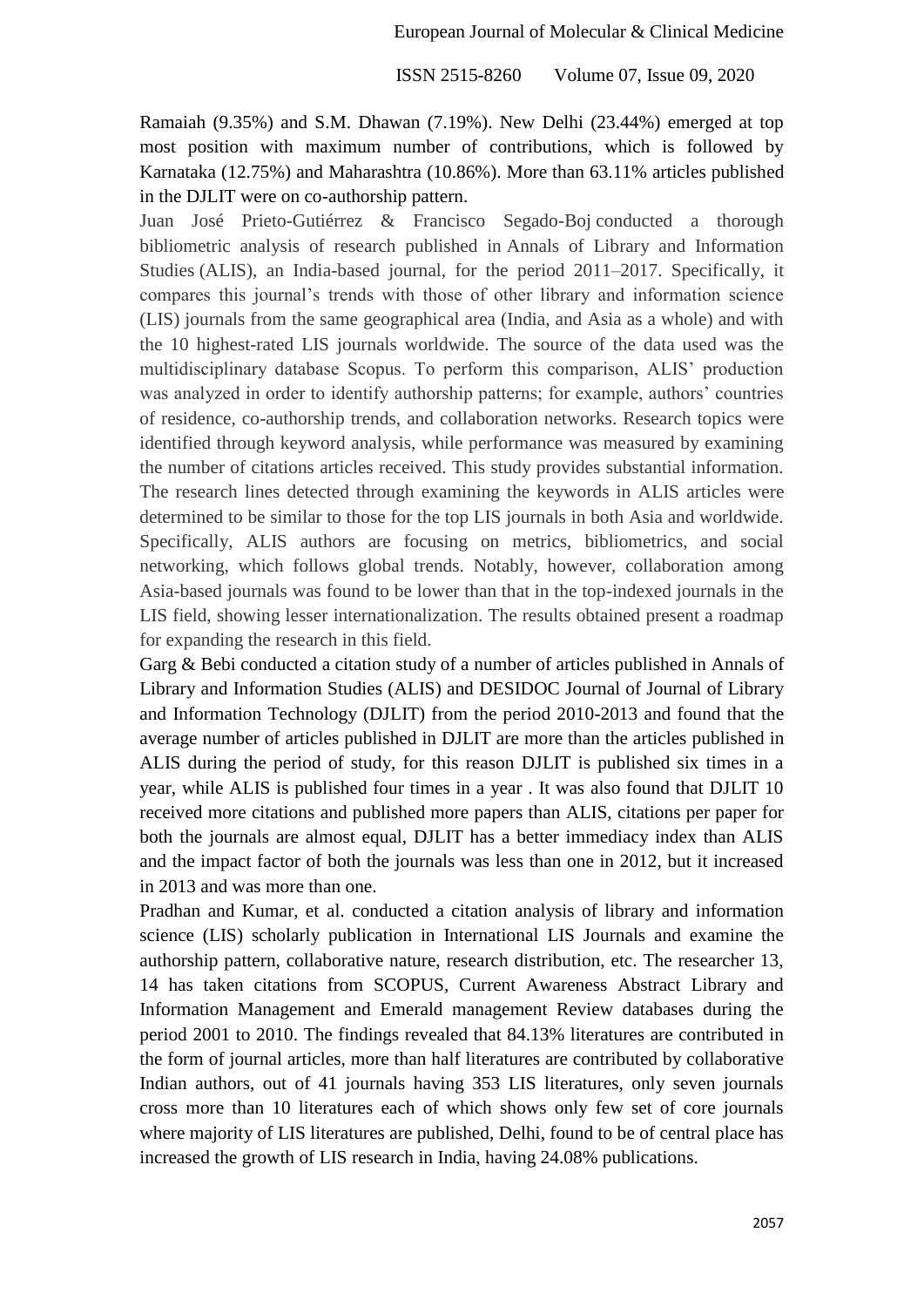Verma, Yadav and Singh (2018) conducted a bibliometric study of Library Philosophy and Practice (e-journal) from 2008 to 2017. A total of 1478 scholarly papers were published. It is found that the average growth rate of paper was 147.8 per year. The highest number of publications is in the year 2011 with 197(13.33%) followed by 2017 with 193(13.06%). Majority of papers during 2008-2017 in LPP are in the form of joint authorship, and 41.13% of articles are published in two authorship. From the 35 countries of the world contributed their articles in LPP during 2008-2017. With 42.23% contributions, Nigeria is in top rank while India (24.13%) and USA (9.52%) contribution stood second and third respectively. There are a total of 34907 references cited in 1478 articles from 2008-2017, and highest number of references (5619) has recorded in the year 2017.

Thanuskodi in his study deals with bibliometric analysis of articles and references provided at the end of each article contributed in Indian Journal of Chemistry from 2005-2009. The analysis cover mainly the number of articles, authorship pattern, forms of document cited, etc. All the studies point towards the merit and weakness of the journal which will be helpful for its further development. This study showed that most of the contributions are India. The authorship pattern of the articles published during the period of study. Maximum number of articles were contributed by two authors. This study also showed that majority of the contributors preferred journals as the source of information which occupied the top position. All the studies point towards the merits and weakness of the journal which will be helpful for its further development.

Thanuskodi (2010) discussed the research output performance of social scientists on social science subjects. The analysis cover mainly the number of articles, authorship pattern, subject wise distribution of articles, average number of references per articles, forms of documents cited, year wise distribution of cited journals etc.

3. **OBJECTIVES:** The objectives of the study are:

- Examine the articles published in the Journal from 1987 to 1997.
- Evaluate the authorship pattern of articles.
- Quantify the issue wise distribution of articles.
- Analyze the major contributions subject wise.

# **4.SCOPE AND METHODOLOGY**

The present study covers the articles published in Journal of Chemical Sciences from 1987 to 1997. The downloaded data consisted of the title of the articles, name of the authors and their affiliations. The results were tabulated and analyzed to meet the objectives mentioned above. A total of 717 articles were retrieved from 58 issues of 11 volumes of the journal covering the period of 1987-1997. The data has been analyzed and presented in the form of tables and graphs for interpretation.

# **5.SIGNIFICANCE OF THE STUDY**

To conduct a bibliometric study on the open access journals is important as e-journals in the contemporary information technology era is very much significant in itself. The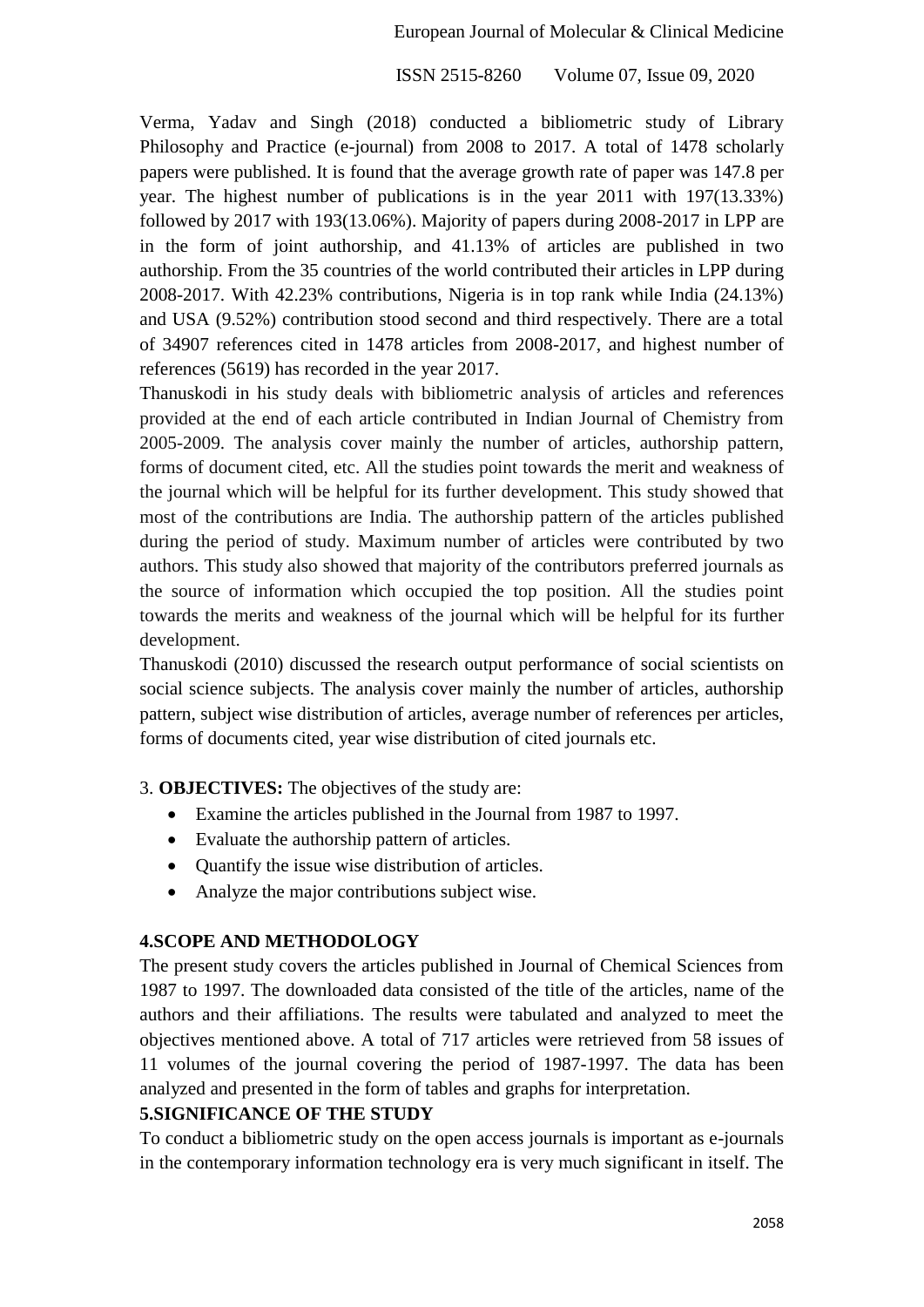European Journal of Molecular & Clinical Medicine

ISSN 2515-8260 Volume 07, Issue 09, 2020

study on these journals helps the researchers, librarians in their relevant research works, collection planning and building. The readers will also procreate various information through this study which in turn will benefit the journals in gaining reputation and identification. The study focuses on necessary bibliometric analysis forms, authorship pattern analysis, year wise distribution of articles, issue wise distribution of articles, subject wise distribution analysis.

## **6.DATA ANALYSIS**

| Year  | Vol. | No. Of Issues | Of<br>No.    | Percentage |
|-------|------|---------------|--------------|------------|
|       |      |               | Contribution |            |
| 1987  | 87   | 6             | 58           | 8.09       |
| 1988  | 88   | 6             | 59           | 8.23       |
| 1989  | 89   | 6             | 76           | 10.60      |
| 1990  | 90   | 6             | 64           | 8.93       |
| 1991  | 91   | 6             | 68           | 9.48       |
| 1992  | 92   | 5             | 65           | 9.06       |
| 1993  | 93   | 8             | 127          | 17.71      |
| 1994  | 94   | 3             | 21           | 2.93       |
| 1995  | 95   | 4             | 61           | 8.51       |
| 1996  | 96   | 4             | 58           | 8.09       |
| 1997  | 97   | 4             | 60           | 8.37       |
| Total |      | 58            | 717          | 100        |

#### **6.1 Table 1: Year wise Distribution of Articles**

Table 1 shows that the maximum number of articles were published in the year 1993 (127) and minimum in the year 1994 (21) articles. The journal publishes on an average of 65 articles per year.

|       | <b>Distribution of Articles Issue Wise</b> |         |           |           |           |           |           |           |           |           |           |           |           |        |
|-------|--------------------------------------------|---------|-----------|-----------|-----------|-----------|-----------|-----------|-----------|-----------|-----------|-----------|-----------|--------|
| Vol.  | <b>Issues</b>                              | Issue 1 | Issue 2   | Issue 3   | Issue 4   | Issue 5   | Issue 6   | Issue 7   | Issue 8   | Issue 9   | Issue     | Issue     | Issue     | Total  |
|       |                                            |         |           |           |           |           |           |           |           |           | 10        | 11        | 12        | Public |
|       |                                            |         |           |           |           |           |           |           |           |           |           |           |           | ations |
| 87    | 6                                          | 8       | <b>NP</b> | <b>NP</b> | 9         | <b>NP</b> | 9         | <b>NP</b> | 12        | <b>NP</b> | 9         | <b>NP</b> | 11        | 58     |
| 88    | 6                                          | 9       | 8         | 12        | 12        | 9         | 9         | <b>NP</b> | <b>NP</b> | <b>NP</b> | <b>NP</b> | <b>NP</b> | <b>NP</b> | 59     |
| 89    | 6                                          | 10      | 16        | 14        | 14        | 14        | 8         | <b>NP</b> | <b>NP</b> | <b>NP</b> | <b>NP</b> | <b>NP</b> | <b>NP</b> | 76     |
| 90    | 6                                          | 10      | 12        | 6         | 15        | 11        | 10        | <b>NP</b> | <b>NP</b> | <b>NP</b> | <b>NP</b> | <b>NP</b> | <b>NP</b> | 64     |
| 91    | 6                                          | 11      | 8         | 14        | 11        | 12        | 12        | <b>NP</b> | <b>NP</b> | <b>NP</b> | <b>NP</b> | <b>NP</b> | <b>NP</b> | 68     |
| 92    | 5                                          | 12      | 11        | 13        | $25*$     | $\sim$    | 4         | <b>NP</b> | <b>NP</b> | <b>NP</b> | <b>NP</b> | <b>NP</b> | <b>NP</b> | 65     |
| 93    | 8                                          | 10      | 18        | 20        | 22        | 10        | 13        | 15        | 19        | <b>NP</b> | <b>NP</b> | <b>NP</b> | <b>NP</b> | 127    |
| 94    | 3                                          | 5       | 4         | 12        | <b>NP</b> | <b>NP</b> | <b>NP</b> | <b>NP</b> | <b>NP</b> | <b>NP</b> | <b>NP</b> | <b>NP</b> | <b>NP</b> | 21     |
| 95    | 4                                          | $16*$   | ٠         | 13        | 14        | $18*$     | $\sim$    | <b>NP</b> | <b>NP</b> | <b>NP</b> | <b>NP</b> | <b>NP</b> | <b>NP</b> | 61     |
| 96    | 4                                          | $12*$   | $\sim$    | $18*$     | $\sim$    | 12        | 16        | <b>NP</b> | <b>NP</b> | <b>NP</b> | <b>NP</b> | <b>NP</b> | <b>NP</b> | 58     |
| 97    | 4                                          | 15      | 14        | $16*$     | $\sim$    | $15*$     |           | <b>NP</b> | <b>NP</b> | <b>NP</b> | <b>NP</b> | <b>NP</b> | <b>NP</b> | 60     |
| Total | 58                                         | 118     | 91        | 140       | 123       | 101       | 80        | 15        | 31        | <b>NP</b> | 9         | <b>NP</b> | 11        | 717    |

#### **6.2 Table 2: Distribution of Articles (Issue Wise)**

The table 2 reveals distribution of articles (Issue-wise). Volume 93 shows the highest number of total articles (127) followed by Volume 89 with 76 articles. It is followed by volume 91 with 68 articles. The lowest number of total articles 21 is in volume 94. Most of the publication are in issues 3 and 4 with numbers 140 and 123 respectively. The lowest are in issues 7,10 and 12.

## **6.3 Table 3: Authorship Pattern**

| Year |               | Number of Authors |               |              |                           |    |  |  |  |  |  |  |  |
|------|---------------|-------------------|---------------|--------------|---------------------------|----|--|--|--|--|--|--|--|
|      | Single Author | Two Authors       | Three Authors | Four Authors | Authors &<br>Five<br>more |    |  |  |  |  |  |  |  |
| 1987 |               | 24                | 23            |              |                           | 58 |  |  |  |  |  |  |  |
| 1988 |               | 27                | 17            |              |                           | 59 |  |  |  |  |  |  |  |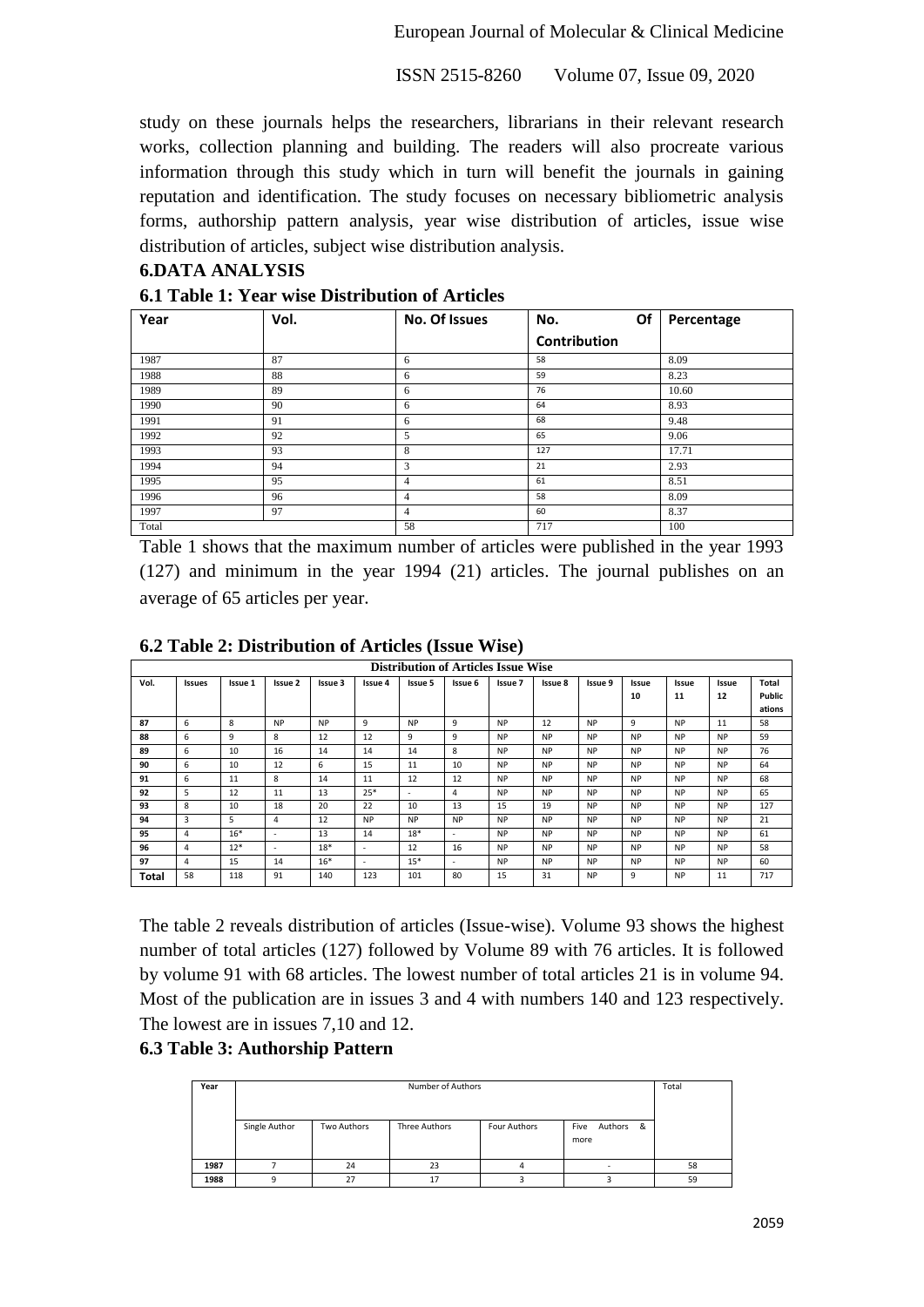## European Journal of Molecular & Clinical Medicine

ISSN 2515-8260 Volume 07, Issue 09, 2020

| 1989   |     | 33  | 28  | 9  |    | 76  |
|--------|-----|-----|-----|----|----|-----|
| 1990   | ς   | 34  | 24  |    |    | 64  |
| 1991   |     | 32  | 14  | 10 |    | 68  |
| 1992   | 17  | 23  | 21  |    |    | 65  |
| 1993   | 37  | 42  | 30  | 13 |    | 127 |
| 1994   | ς   | 11  | 6   |    |    | 21  |
| 1995   | 5   | 33  | 14  | 5  | 4  | 61  |
| 1996   | 19  | 22  | 12  |    | ٠  | 58  |
| 1997   | 6   | 25  | 20  |    | n. | 60  |
| Percen | 118 | 306 | 209 | 61 | 23 | 717 |
| tage   |     |     |     |    |    |     |

Table 3 reveals the authorship pattern of the articles published during the period of study. Maximum number of articles were contributed by two authors 265 (27.20%). This is followed by three authors with 253 (25.98%) articles, five and more authors were contributed 184 (18.89 %) articles, four authors with 177 (18.18%) and single author with 9.75% of the total articles.

## **6.4 Table 4: Year-wise Authorship pattern**

| Autho        |      | Year |      |      |      |      |      |                    |      |      |      |     |        |
|--------------|------|------|------|------|------|------|------|--------------------|------|------|------|-----|--------|
| rship        | 1987 | 1988 | 1989 | 1990 | 1991 | 1992 | 1993 | 1994               | 1995 | 1996 | 1997 |     | tage   |
| Single       |      | a    |      |      |      | 17   | 37   | ر                  |      | 19   | ь    | 118 | 16.46% |
| Joint        | 51   | 50   | 71   | -61  | 61   | 48   | 90   | 18                 | 56   | 39   | 54   | 599 | 83.54% |
| <b>Total</b> | 58   | 59   | 76   | 64   | 68   | 65   | 127  | 24<br>$\mathbf{L}$ | 61   | 58   | 60   | 717 | 100    |

The above table-4 showed that out of 717 articles joint authors contributed 599 (83.54%) articles while the rest 118 (16.46%) articles were contributed by single author.

|  |  |  |  | 6.5 Table 5: Issue Wise Article Distribution Pattern of Authors |  |  |
|--|--|--|--|-----------------------------------------------------------------|--|--|
|--|--|--|--|-----------------------------------------------------------------|--|--|

| Author |         |         |         |         |         | Distribution Issue Wise |         |         |          |          | <b>Total Articles</b> |
|--------|---------|---------|---------|---------|---------|-------------------------|---------|---------|----------|----------|-----------------------|
| Type   | Issue 1 | Issue 2 | Issue 3 | Issue 4 | Issue 5 | Issue 6                 | Issue 7 | Issue 8 | Issue 10 | Issue 12 | (& %age)              |
| Single | 21      | 8       | 20      | 31      |         | 19                      |         |         |          |          | 118 (16.46%)          |
| Two    | 43      | 39      | 66      | 47      | 47      | 38                      |         | 14      |          |          | 306 (42.67%)          |
| Three  | 40      | 34      | 34      | 30      | 33      | 19                      |         | 6       | 4        | 4        | 209 (29.15%)          |
| Four   | 10      | 6       | 17      | 6       | 12      |                         |         |         |          |          | 61 (8.51%)            |
| Five & | 4       | 4       | 6       | 3       |         |                         |         |         |          | -        | 23 (3.21%)            |
| more   |         |         |         |         |         |                         |         |         |          |          |                       |
| Total  | 118     | 91      | 143     | 117     | 101     | 81                      | 15      | 31      | c        | 11       | 717 (100%)            |

Table 5 reveals the article distribution pattern of authors (Issue wise). The table clearly shows that out of 717 articles, the highest 306 are two author publications, followed by three authored with 209 articles.

# **6.6 Table 6: Subject-wise distribution of articles**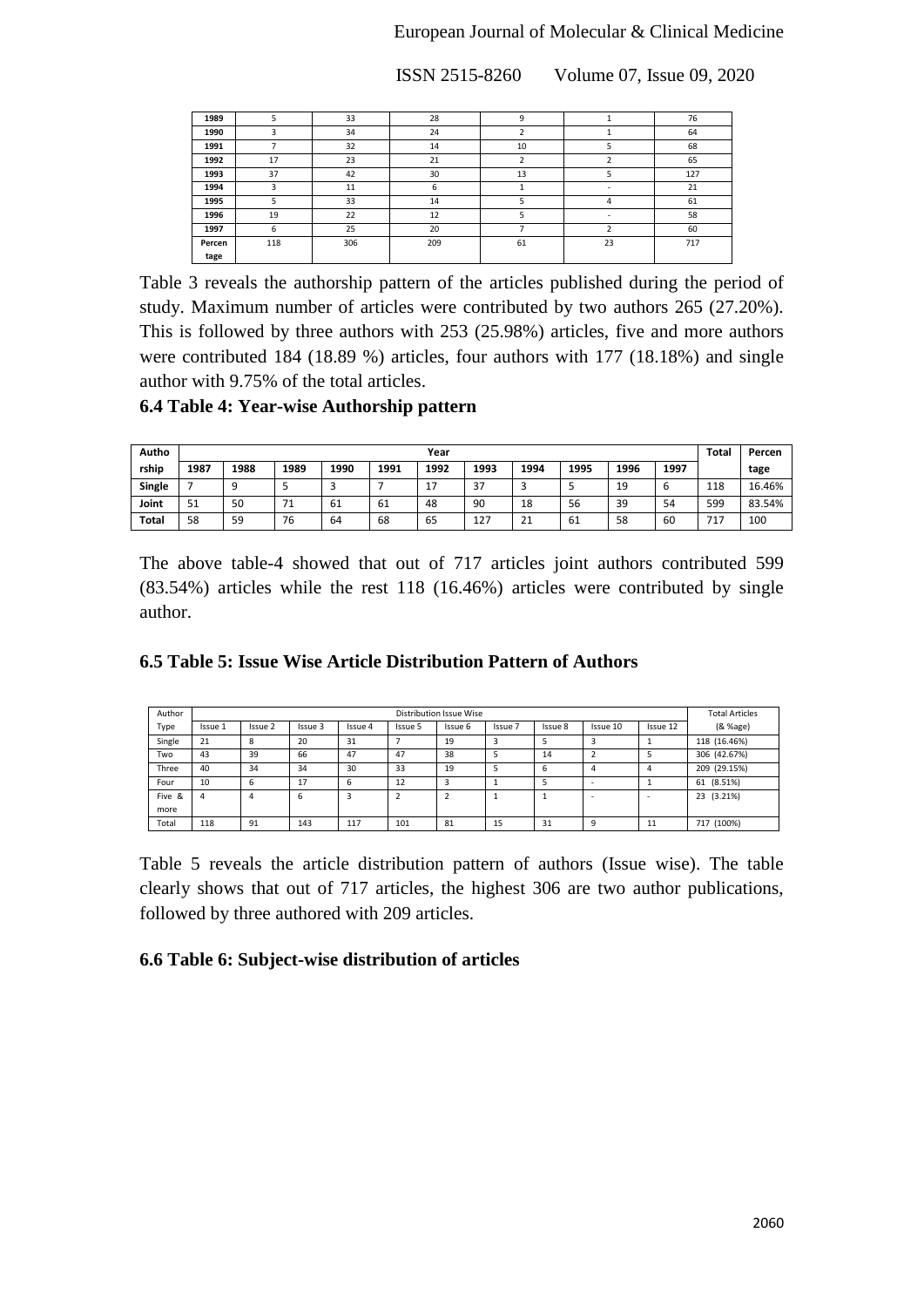Table 6 reveals the subject-wise distribution of articles. Out of 717 articles, most of the works were done on physical and theoretical chemistry with 291 articles followed by inorganic and analytical chemistry with 208 articles.

## **7. FINDINGS**

The major findings from the present study are:

**1.** The total number of articles from the period marked (1987-1997) is 717

| Yea<br><b>r</b> |             |                                    |                                 |                                          |                          |                            |                          | Topics                       |                          |                          |                          |                                                    |                          |                          |
|-----------------|-------------|------------------------------------|---------------------------------|------------------------------------------|--------------------------|----------------------------|--------------------------|------------------------------|--------------------------|--------------------------|--------------------------|----------------------------------------------------|--------------------------|--------------------------|
|                 | Organ<br>ic | Physical<br>and<br>Theoreti<br>cal | Inorga<br>nic<br>Analyti<br>cal | <b>DNA</b><br>Protein<br>Interactio<br>n | Dehydrog<br>enation      | Rapid<br>Communi<br>cation | Instrume<br>ntation      | Electrical<br>Propertie<br>s | Erratu<br>m              | Crystallogra<br>phy      | Energy<br>Sources        | Solid state<br>chemistry<br>& Surface<br>Chemistry | Structural<br>chemistry  | Miscellane<br>ous        |
| 87              | 16          | 25                                 | 14                              | $\mathbf{1}$                             | $\mathbf{1}$             | $\overline{\phantom{a}}$   | $\overline{\phantom{a}}$ | $\mathbf{1}$                 | $\overline{\phantom{a}}$ | $\overline{\phantom{a}}$ | $\overline{\phantom{a}}$ | $\blacksquare$                                     | $\overline{\phantom{a}}$ | $\overline{\phantom{a}}$ |
| 88              | 11          | 33                                 | 15                              | $\overline{\phantom{a}}$                 | $\overline{\phantom{a}}$ | $\blacksquare$             | $\overline{\phantom{a}}$ | $\overline{\phantom{a}}$     | $\overline{\phantom{a}}$ | $\overline{\phantom{a}}$ | $\overline{\phantom{a}}$ | $\blacksquare$                                     | $\overline{\phantom{a}}$ | $\overline{\phantom{a}}$ |
| 89              | 14          | 44                                 | 18                              | $\overline{\phantom{a}}$                 | $\overline{\phantom{a}}$ | $\overline{\phantom{a}}$   | $\overline{\phantom{a}}$ | $\overline{\phantom{a}}$     | $\overline{\phantom{a}}$ | $\overline{\phantom{a}}$ | $\overline{\phantom{a}}$ | $\overline{\phantom{a}}$                           | $\overline{\phantom{a}}$ |                          |
| 90              | 8           | 27                                 | 28                              | $\overline{\phantom{a}}$                 | $\blacksquare$           | $\overline{\phantom{a}}$   | $\sim$                   | $\overline{\phantom{a}}$     | $\mathbf{1}$             | $\overline{\phantom{a}}$ | $\sim$                   | $\sim$                                             | $\overline{\phantom{a}}$ | $\blacksquare$           |
| 91              | 15          | 29                                 | 24                              | $\overline{\phantom{a}}$                 | $\overline{a}$           | $\overline{\phantom{a}}$   | $\overline{\phantom{a}}$ | $\overline{\phantom{a}}$     | $\overline{\phantom{a}}$ | $\overline{\phantom{a}}$ | $\overline{\phantom{a}}$ | $\overline{\phantom{a}}$                           | $\overline{\phantom{0}}$ | $\overline{\phantom{a}}$ |
| 92              | 6           | 21                                 | 13                              | $\overline{\phantom{a}}$                 | $\blacksquare$           | $\sim$                     | $\overline{\phantom{a}}$ | $\overline{\phantom{a}}$     | $\overline{\phantom{a}}$ | 23                       | $\overline{\phantom{a}}$ | $\overline{\phantom{a}}$                           | $\overline{\phantom{a}}$ | $\overline{2}$           |
| 93              | 42          | 37                                 | 23                              | $\sim$                                   | $\overline{\phantom{a}}$ | $\sim$                     | $\mathbf{1}$             | $\overline{\phantom{a}}$     |                          | $\overline{2}$           | $\mathbf{1}$             | 11                                                 | 10                       | $\overline{\phantom{a}}$ |
| 94              | 5           | 6                                  | 10                              | $\overline{\phantom{a}}$                 | $\overline{a}$           | $\blacksquare$             |                          | $\overline{\phantom{a}}$     | $\overline{\phantom{a}}$ | $\overline{\phantom{a}}$ | $\blacksquare$           | $\overline{\phantom{a}}$                           | $\overline{\phantom{a}}$ | $\overline{\phantom{a}}$ |
| 95              | 12          | 20                                 | 26                              | $\sim$                                   | $\overline{a}$           | $\sim$                     | $\overline{2}$           | $\mathbf{1}$                 | $\sim$                   | $\overline{\phantom{a}}$ | $\blacksquare$           | $\overline{\phantom{a}}$                           | $\overline{\phantom{a}}$ | $\sim$                   |
| 96              | 8           | 31                                 | 16                              | $\sim$                                   | $\overline{a}$           | $\overline{3}$             |                          | $\sim$                       | $\sim$                   | $\overline{\phantom{a}}$ | $\overline{\phantom{a}}$ | $\overline{\phantom{a}}$                           | $\overline{\phantom{a}}$ | $\sim$                   |
| 97              | 15          | 18                                 | 21                              | $\overline{a}$                           | $\overline{a}$           | 5                          | $\mathbf{1}$             | $\overline{\phantom{a}}$     | $\overline{\phantom{a}}$ | $\sim$                   | $\sim$                   | $\overline{\phantom{a}}$                           | $\overline{\phantom{0}}$ | $\overline{\phantom{a}}$ |
| Tot<br>al       | 152         | 291                                | 208                             | $\mathbf{1}$                             | 1                        | 8                          | 4                        | $\overline{2}$               | 11                       | 25                       | $\mathbf{1}$             | 11                                                 | 10                       | $\overline{2}$           |

articles. Volume 93 shows the highest number of total articles 127 (17.71%) followed by Volume 89 with 76 articles (10.60%). It is followed by volume 91 with 68 articles (9.48%). The lowest number of total articles 21 (2.93%) is in volume 94. Most of the publication are in issues 3 and 4 with numbers 140 and 123 respectively. The lowest are in issues 7,10 and 12.

- 2. Most of the publication are in issues 3 and 4 with numbers 140 and 123 respectively. The lowest are in issues 7,10 and 12.
- 3. The authorship pattern of the articles published during the period of study was contributed maximum by two authors 265 (27.20%), followed by three authors with 253 (25.98%) articles, five and more authors contributed 184 (18.89 %) articles, four authors with 177 (18.18%) and single author with 9.75% of the total articles.
- 4. Out of 717 articles joint authors contributed 599 (83.54%) articles while the rest 118 (16.46%) articles were contributed by single author.
- 5. The article distribution pattern of authors (Issue wise) shows that out of 717 articles, the highest 306 are two author publications, followed by three authored with 209 articles.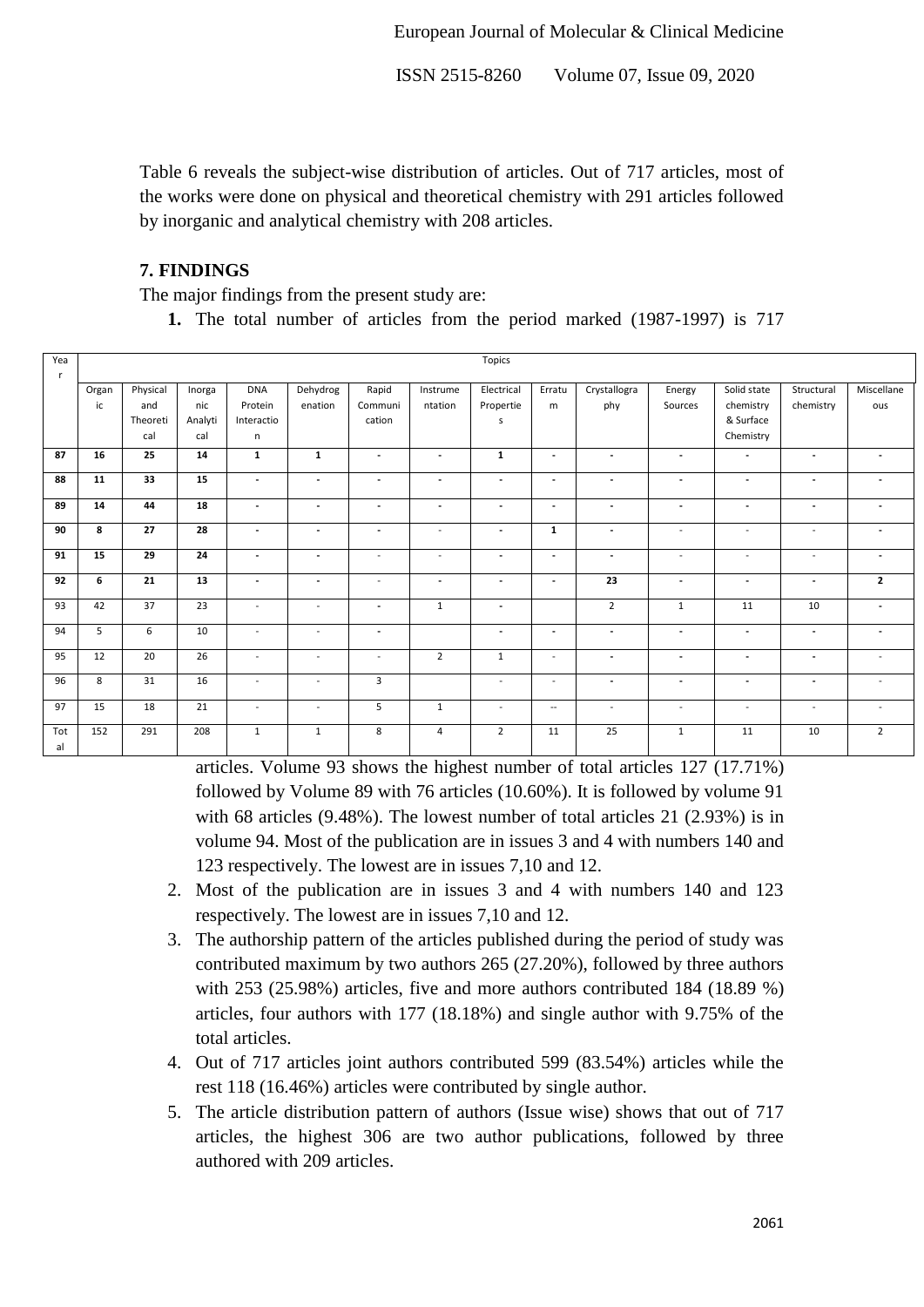6. Most of the works were done on physical and theoretical chemistry with 291 articles followed by inorganic and analytical chemistry with 208 articles.

## **7.CONCLUSION**

The acceptance of bibliometric techniques worldwide in different disciplines made tremendous growth of literature and its subsequent areas. The technique is favorable for a number of purposes which includes selection of journals for the libraries, showing the benefits of a desired field, scientific output evaluation, determining scientific indicators. The cost barrier is reduced by the open access mode which helps in accessing various scholarly articles by the global users. The present study conducts a bibliometric analysis of 717 articles published in the Journal of Chemical Sciences for the period of 11 years. The study found that maximum number of articles were contributed by two authors 265 (27.20%), followed by three authors with 253 (25.98%) articles, five and more authors contributed 184 (18.89 %) articles, four authors with 177 (18.18%) and single author with 9.75% of the total articles.

## **REFERENCES**

1. Garg, K. & Bebi. (2014).A citation study of Annals of Library and Information Studies (ALIS) and DESIDOC Journal of Library and Information Technology (DJLIT). *Annals of Library and Information Studies*,61, 212-216.

2. Pradhan, D. K. (2015). Scholarly Publication in Library and Information Science in India: A Citation Analysis of International LIS Journals. 10th International *CALIBER*, Shimla, 244-253.

3. Thanuskodi, S. (2010). A Bibliometric study Journal of Social Science, *Journal of Social Sciences,* 24 (2), 77-80.

4. Verma, M. K., Devi, K. K. & Brahma, K. (2017). Bibliometric study of DESIDOC journal of library and information technology (DJLIT) during 2005-2016. *International Journal of Information Dissemination and Technology*, 7(3), 162-169. 5. CH. BISWAS, Bidhan; ROY, Amit; B.K., Sen. ECONOMIC BOTANY: A BIBLIOMETRIC STUDY. *Malaysian Journal of Library & Information Science*, [S.l.], v. 12, n. 1, p. 23-33, sep. 2017. ISSN 1394-6234. Available at: <https://mjlis.um.edu.my/article/view/6985>.

6. Deshmukh, P. P. (2011). Citation in Annals of Library and Information Studies from 1997 to 2010: A study. *Annals of Library and Information Studies, 58*, 355-361. 7. Verma, Manoj Kumar; Yadav, Sunil Kumar; and Singh, S N. (2018) Research Publication Pattern of Library Philosophy and Practice (e-journal): A Bibliometric Analysis during 2008-2017" (2018). *Library Philosophy and Practice* (e-journal). 1836. https://digitalcommons.unl.edu/libphilprac/1836

8. Mondal, D., Kanamadi, S., & Das, K. (2017). Contribution by an Indian author in Foreign Library and Information Science Journals during 2006-2015: a Scientometrics study. *DESIDOC Journal of Library & Information Technology*, 37(6), 396-402.